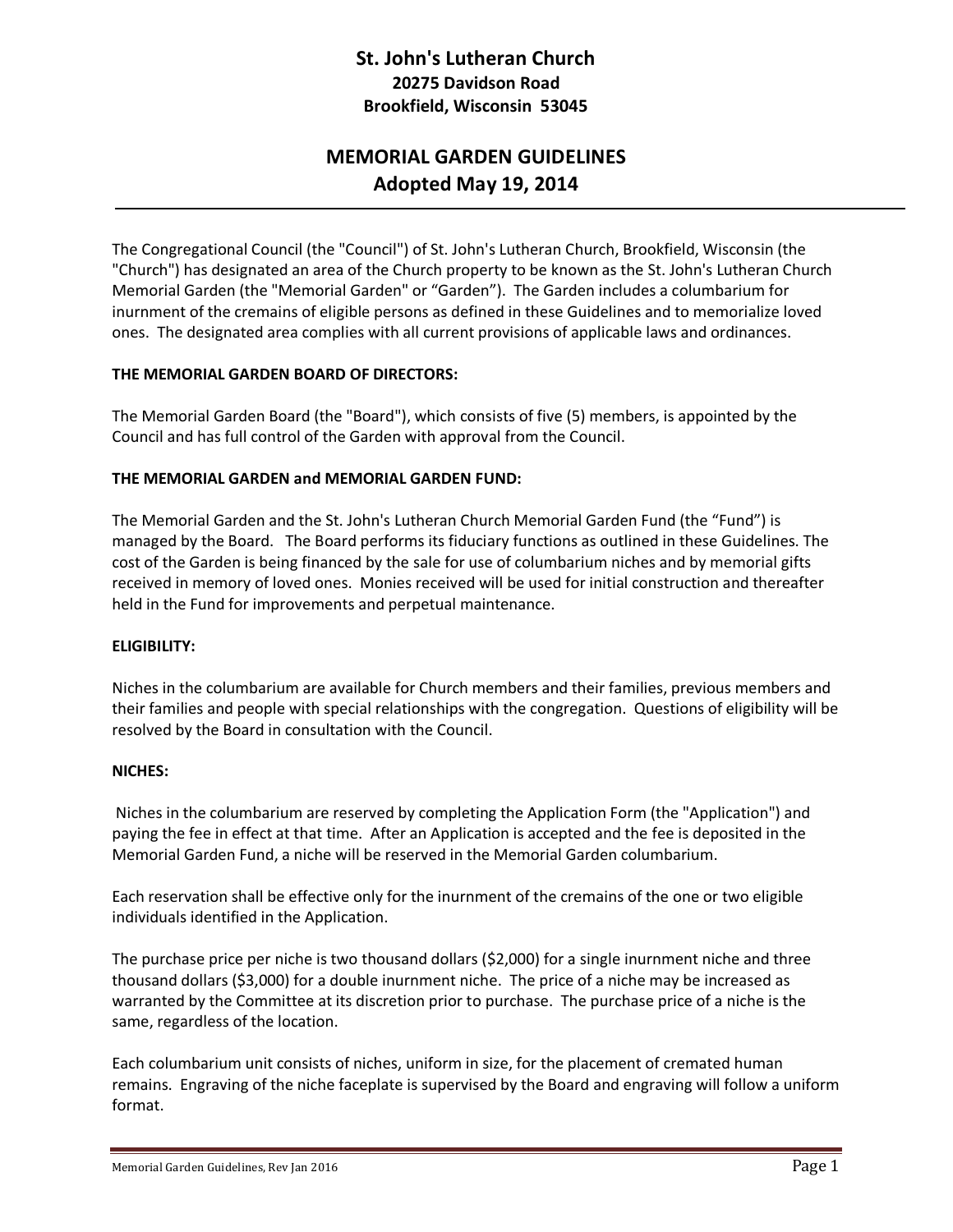A pre-selected font and a uniform letter/numeral size will be utilized to engrave the niche with the name of the deceased and the year of birth and year of death. An exception will be made for a military insignia. The cost of engraving is included in the purchase price.

The Board provides an urn at no additional expense.

To make arrangements for an inurnment in the Memorial Garden, a parishioner or family member should contact the pastor or Church office. Cremains will be inurned in a columbarium niche with a committal service as is deemed appropriate by the pastoral staff. A copy of the death certificate shall be required. Cremains must be prepared for inurnment by organization duly licensed and actively engaged in the practice of funeral service in Wisconsin, or with an equivalent license in another jurisdiction*.*

Flowers or objects, such as a flag, may be displayed at the base of the columbarium to honor the deceased the week of the memorial service and will be removed at the end of the week by the Board. As an alternative, or to remember the anniversary date of the deceased, family or friends are invited to provide altar flowers for the weekend worship service.

# **CANCELLATION OF RESERVATIONS/REFUNDS**:

If a person desires to cancel the reservation of a niche in the Memorial Garden columbarium, he or she may do so in writing addressed to the Board. When a cancellation occurs before any inscription, a ninety percent (90%) refund of the reservation fee shall be returned. When a cancellation occurs after an inscription, a ninety percent (90%) refund of the reservation fee shall be returned but will be charged 110% of the replacement cost of the faceplate. When a cancellation/removal occurs after an inurnment of ashes, there will be no refund.

# **MEMORIAL PLAQUES AND GARDEN ACCESSORIES:**

The Board shall maintain Memorials in the Memorial Garden in a form and design judged suitable by the Board. The Board will be responsible for making arrangements to have Memorials inscribed.

#### **TERMINATION OF THE COLUMBARIUM:**

The right to inurn will continue as long as St. John's Lutheran Church stands and is owned by the Church. If the present church is to be sold or demolished and a replacement Columbarium will not be furnished at a new site, the right to inurn will cease. In that event, the Board will notify the next of kin who must remove the cremated remains from the niche or notify a representative to do so. If no one of such persons removes the cremated remains within a reasonable time or if no one of such persons can be contacted within a reasonable time, the Church has the right to remove the cremated remains and relocate them as it deems proper. No refund of any amount will be made.

#### **POLICIES AND PROCEDURES:**

A record showing the location of each niche shall be kept in the Church office. In it shall be recorded the name, dates of birth and death, and contact information for the next of kin of each person whose cremains are inurned in the Memorial Garden. It is the responsibility of the next of kin to keep the contact information current with the Church office.

Legal title to all niches shall remain with the Church. The Church shall at all times have full rights of management and control with respect to all matters related to the Memorial Garden. The exclusive right enables the buyer to place in a niche the cremains of an eligible person and to keep them there as long as the Memorial Garden exists. The purchaser of this exclusive right, who has paid the purchase